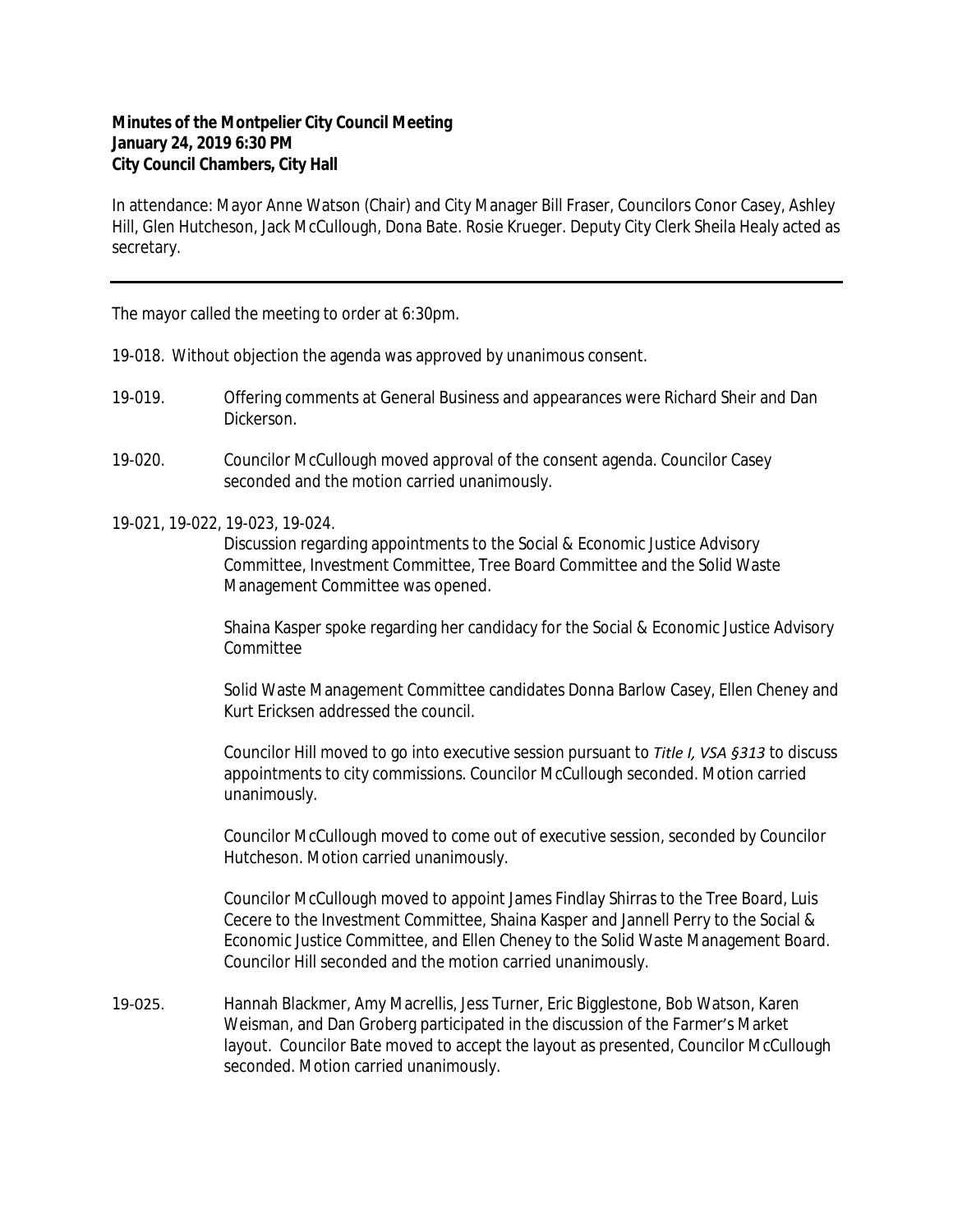- 19-026. State's Attorney Rory Thibault offered a presentation/update to the council. Discussion followed. No formal action taken.
- 19-027. After brief discussion, Councilor Bate moved to set the Annual City Meeting for Tuesday, March 5th, 7am-7pm in the City Hall Auditorium. Councilor Hill seconded and the motion passed unanimously.
- 19-028. Mayor Watson opened the second public hearing on the budget. City Manager Bill Fraser opened the discussion. Offering public comments were: Nancy Chickering, Dan Dickerson, Tasha Ranjo, John Snell, and Polly Nichol.

Councilor Casey moved to add a full-time parks position to the budget, to begin in January- six months into the fiscal year. Councilor McCullough seconded. Discussion followed.

Mayor Watson called a recess at 8:30. The meeting reconvened at 8:35.

Discussion continued and included Dan Dickerson. Councilor Hutcheson moves to amend Councilor Casey's motion by moving start date for new parks position to the beginning of the fiscal year. Councilor Bate seconded. Motion failed on a 2-4 vote (Nay: Councilors Casey, Hill, Krueger, and McCullough. Aye: Councilors Bate, Hutcheson)

After more discussion, the underlying motion carried 4-2 (Nay: Councilors Hill and Krueger. Aye: Councilors Bate, Casey, Hutcheson, and McCullough). Mayor Watson closed the public hearing.

Councilor McCullough moved to adopt the budget as reflected by changes made tonight. Councilor Bate seconded. The motion carried 4-2 (Nay: Councilors Hill and Krueger. Aye: Councilors Bate, Casey, Hutcheson, and McCullough).

19-029. The Mayor opened the charter amendment public hearing. Participating in discussion were Richard Faise and Tim Heney, The mayor then closed the public hearing.

> Councilor McCullough moved to approve the language with the addition of the word "energy." Councilor Casey seconded and the motion carried unanimously.

- 19-030. The public hearing on the warning of the ballot was opened. After brief discussion which included Finance Director Todd Provencher (regarding changes to article 5 (budget) approved earlier in the meeting), the Mayor closed the public hearing, hearing no public comment.
- 19-031. Councilor Bate moved to approve the proposed warning as amended. Councilor Hutcheson seconded. After a brief discussion with Finance Director Provencher, the motion was amended without objection to read "as presented except that article five will include the number 9,466,121 and article 14 will add the word "energy" between "minimum" and "efficiency." The motion carried unanimously.